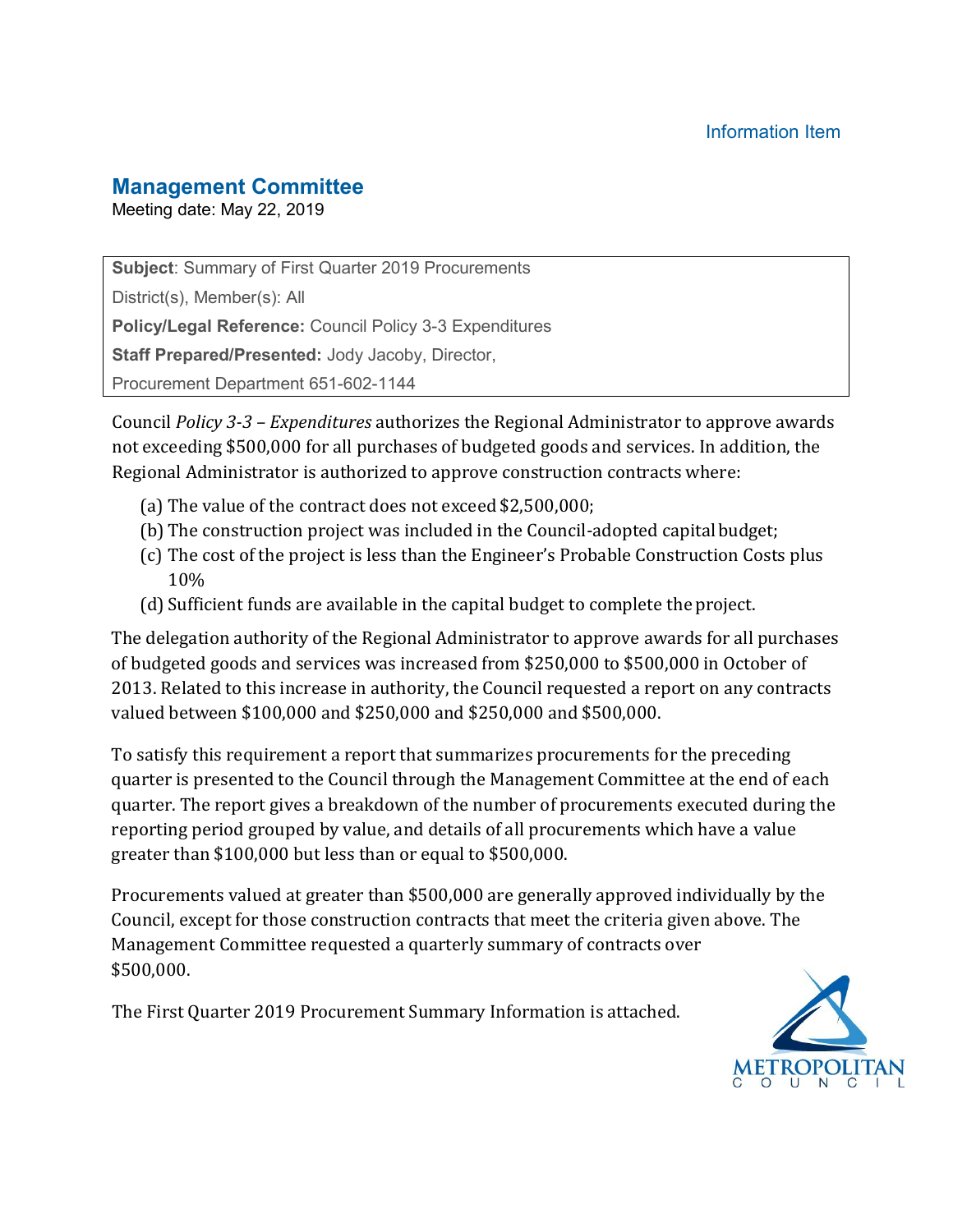# **Metropolitan Council**

## **Procurement Summary Information - First Quarter, 2019**

|                            | <b>Number of Procurements</b> |            | <b>Percent Value</b> |                      | <b>Total Value</b> |
|----------------------------|-------------------------------|------------|----------------------|----------------------|--------------------|
| <b>Dollar Amount Range</b> | <b>First Quarter</b>          | <b>YTD</b> | <b>First Quarter</b> | <b>First Quarter</b> | <b>YTD</b>         |
| Up to \$2,500              | 3399                          | 3399       | 72.319%              | \$2,104,783.57       | \$2,104,783.57     |
| $$2,501 - $5,000$          | 592                           | 592        | 12.596%              | \$1,700,982.08       | \$1,700,982.08     |
| $$5,001 - $50,000$         | 617                           | 617        | 13.128%              | \$9,029,441.55       | \$9,029,441.55     |
| \$50,001 - \$100,000       | 49                            | 49         | 1.043%               | \$3,762,312.05       | \$3,762,312.05     |
| 100,001 - \$250,000        | 11                            | 11         | 0.234%               | \$1,886,782.14       | \$1,886,782.14     |
| \$250,001 - \$500,000      | 18                            | 18         | 0.383%               | \$6,723,944.30       | \$6,723,944.30     |
| Greater than \$500,000     | 14                            | 14         | 0.298%               | \$23,370,591.72      | \$23,370,591.72    |
| <b>Grand Total</b>         | 4700                          | 4700       | 100.000%             | \$48,578,837.41      | \$48,578,837.41    |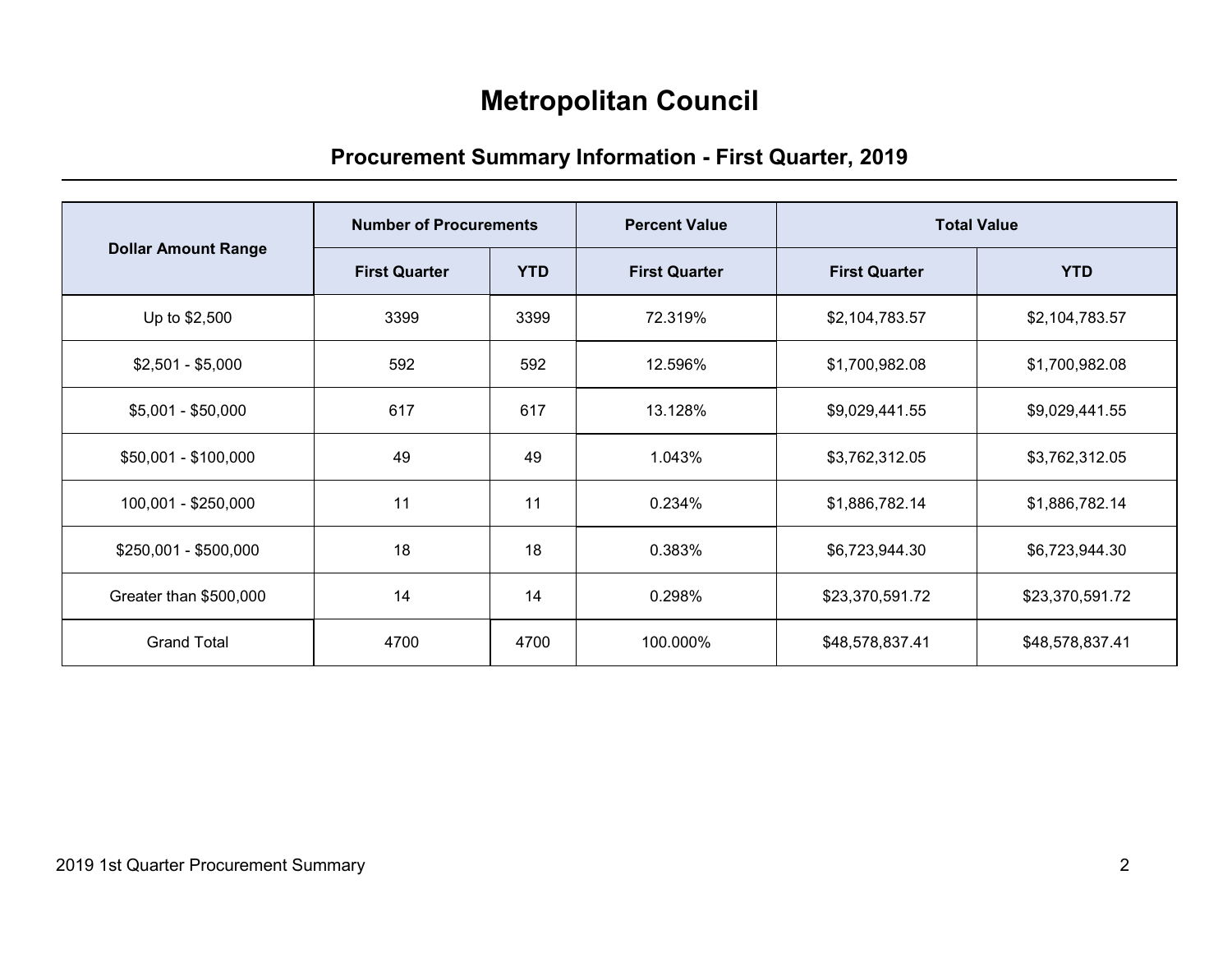|   | Details of Procurement Valued Between \$100,001 and \$250,000<br>Award Based on Formal Invitation for Bids |              |                 |                                       |             |             |                               |  |  |  |  |  |
|---|------------------------------------------------------------------------------------------------------------|--------------|-----------------|---------------------------------------|-------------|-------------|-------------------------------|--|--|--|--|--|
| # | <b>Contractor</b>                                                                                          | Amount       | <b>Division</b> | <b>Description</b>                    | <b>Type</b> | <b>Term</b> | <b>Contractor</b><br>Location |  |  |  |  |  |
|   | <b>HENRICKSEN PSG</b>                                                                                      | \$119,842.78 | МT              | Provide Wall Partitions, Installation | <b>IFB</b>  | 1 Year      | Minneapolis                   |  |  |  |  |  |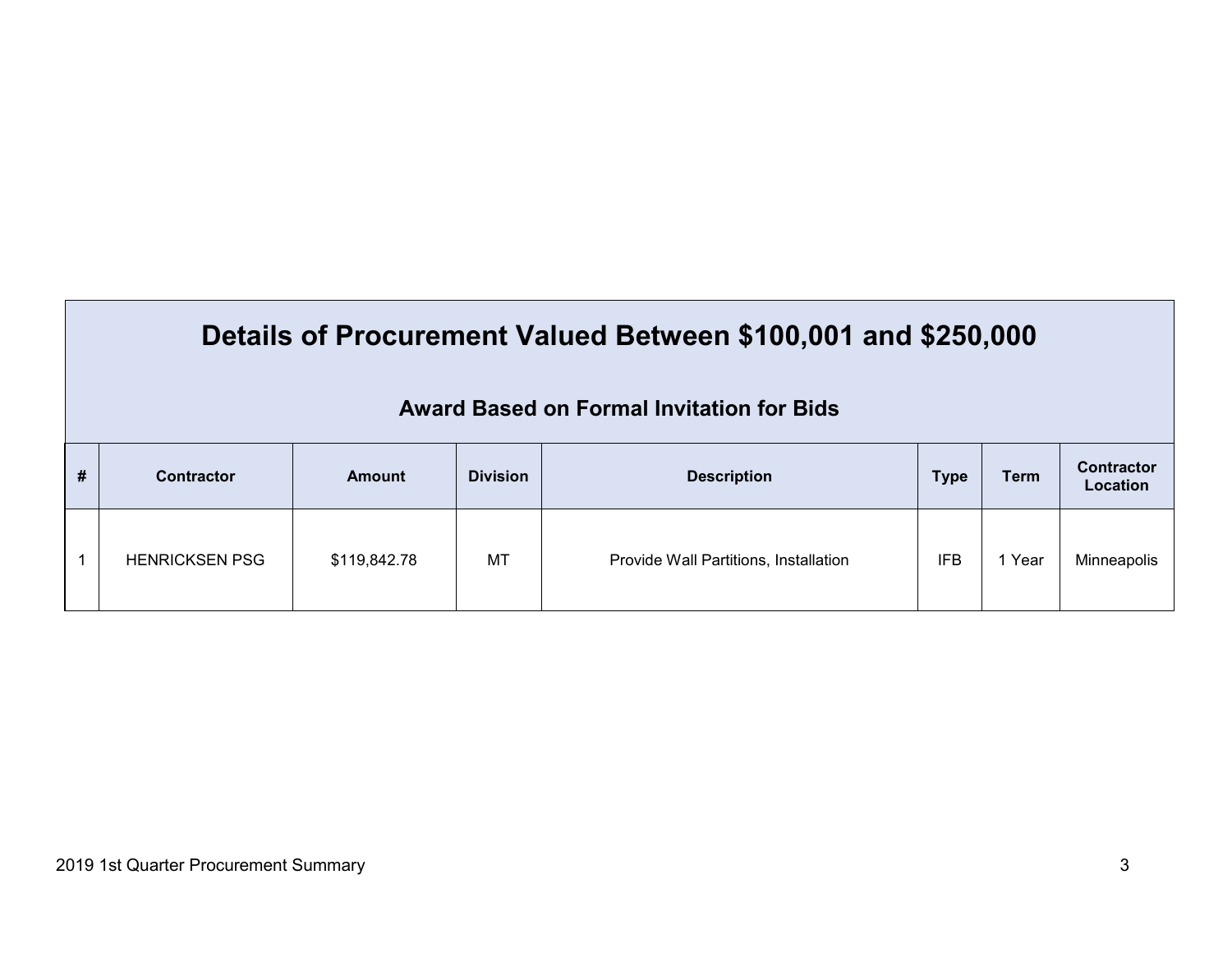# **Details of Procurement Valued Between \$250,001 and \$500,000**

#### **Award Based on Formal Invitation for Bids**

| #    | <b>Contractor</b>                           | <b>Amount</b> | <b>Division</b> | <b>Description</b><br><b>Type</b>              |            | <b>Term</b> | <b>Contractor</b><br>Location | DBE/<br><b>MCUB</b><br>Goal | DBE/<br><b>MCUB</b><br><b>Commitment</b> |
|------|---------------------------------------------|---------------|-----------------|------------------------------------------------|------------|-------------|-------------------------------|-----------------------------|------------------------------------------|
|      | <b>STREET FLEET</b>                         | \$250,083.36  | <b>MT</b>       | <b>Courier &amp; Messenger Services</b>        | <b>IFB</b> | 3 Years     | Roseville                     | None                        | None                                     |
| $*2$ | <b>PERFECTION PLUS</b><br><b>INC</b>        | \$287,820     | <b>RA</b>       | <b>Janitorial services for the RA Building</b> | <b>IFB</b> | 3 Years     | <b>Eden</b><br><b>Prairie</b> | <b>None</b>                 | <b>100%</b>                              |
| 3    | <b>NUSS TRUCK &amp;</b><br><b>EQUIPMENT</b> | \$299,855     | ES              | 6,000-gallon Sludge Truck                      | <b>IFB</b> | 1 Year      | Roseville                     | None                        | None                                     |
| 4    | <b>PCI ROADS</b>                            | \$336,160     | <b>MT</b>       | <b>Grout Tunnel Cracks</b>                     | <b>IFB</b> | 6 Months    | St. Michael                   | None                        | None                                     |

#### **\*Outreach and Engagement**

*For projects that are not assigned a MCUB or DBE goal, the Office of Equal Opportunity provides a list of the targeted business group (TBG) to Procurement to notify of the solicitation.* 

*Procurement staff will notify and follow up with these targeted businesses to ensure awareness of meeting dates, project deadlines and provide instruction and communication of the solicitation requirements.* 

*These efforts of engagement and outreach are intended to increase participation and overall spending with targeted businesses.* 

*Rows that are highlighted, indicate a project that exceeded the assigned MCUB/DBE goal.*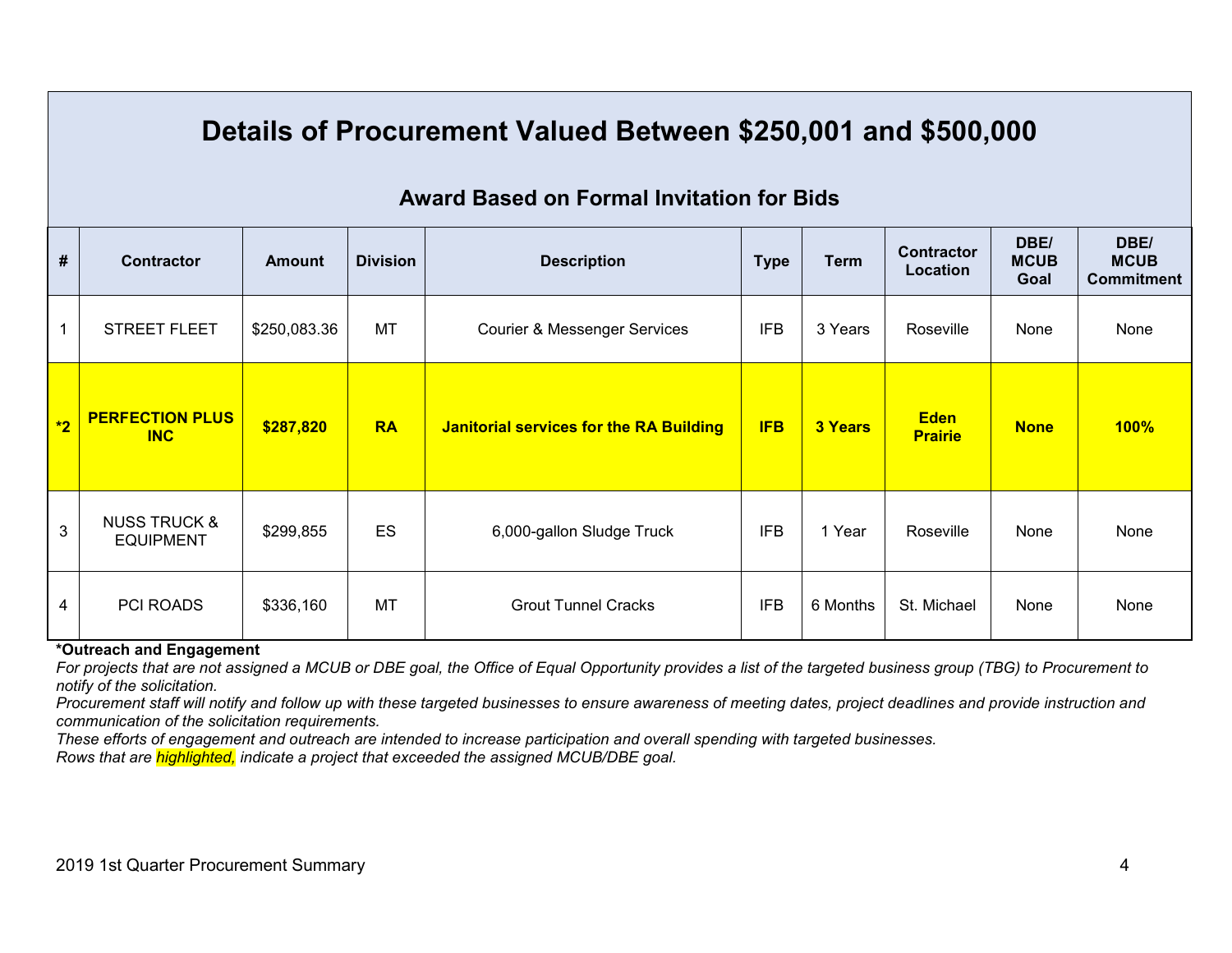# **Details of Procurement Valued Between \$100,001 and \$250,000**

| $\vert \#$ | <b>Contractor</b>                                | <b>Amount</b> | <b>Division</b> | <b>Description</b>                                                                                                  | <b>Type</b> | Term    | <b>Contractor</b><br>Location |
|------------|--------------------------------------------------|---------------|-----------------|---------------------------------------------------------------------------------------------------------------------|-------------|---------|-------------------------------|
|            | <b>WENCK ASSOC INC</b>                           | \$150,000     | <b>MT</b>       | Air Quality Permitting Reports; Hazardous Waste Permitting<br>Reports; Storm Water Permitting Reports; SPCC Reports | <b>RFP</b>  | 4 Years | Golden Valley                 |
| 2          | AMERICAN<br><b>ENGINEERING</b><br><b>TESTING</b> | \$150,000     | <b>MT</b>       | Air Quality Permitting Reports; Hazardous Waste Permitting<br>Reports; Storm Water Permitting Reports; SPCC Reports | <b>RFP</b>  | 4 Years | St. Paul                      |

### **Award Based on Request for Proposals**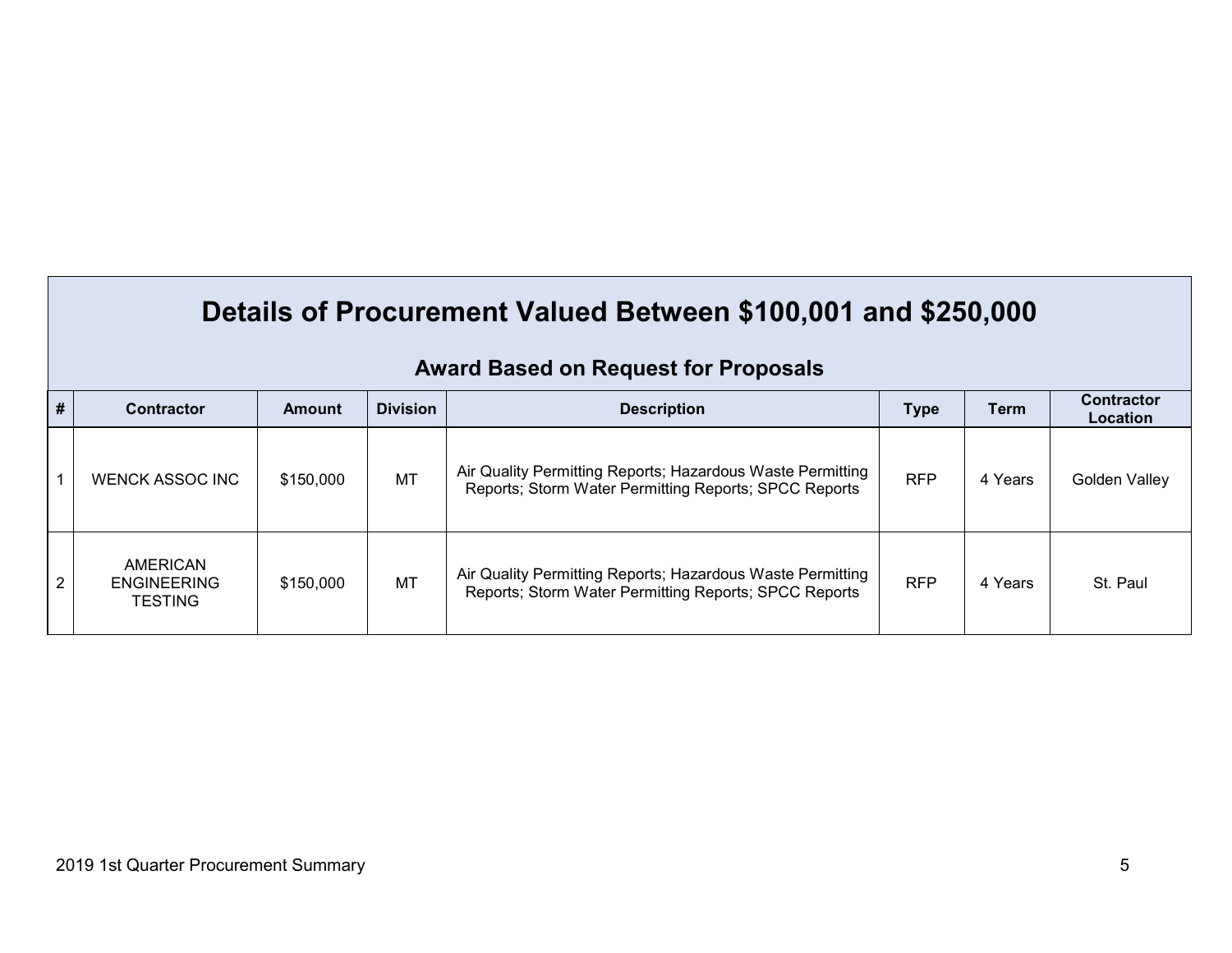|      | Details of Procurement Valued Between \$250,001 and \$500,000 |              |                 |                                                                            |             |             |                               |                             |                                          |  |  |  |  |
|------|---------------------------------------------------------------|--------------|-----------------|----------------------------------------------------------------------------|-------------|-------------|-------------------------------|-----------------------------|------------------------------------------|--|--|--|--|
|      | <b>Award Based on Request for Proposals</b>                   |              |                 |                                                                            |             |             |                               |                             |                                          |  |  |  |  |
| #    | <b>Contractor</b>                                             | Amount       | <b>Division</b> | <b>Description</b>                                                         | <b>Type</b> | <b>Term</b> | <b>Contractor</b><br>Location | DBE/<br><b>MCUB</b><br>Goal | DBE/<br><b>MCUB</b><br><b>Commitment</b> |  |  |  |  |
| 1    | <b>EMA SERVICES INC</b>                                       | \$320,000    | ES              | GIS/WAM/Business<br>Objects Practices &<br>Systems Integration<br>Services | <b>RFP</b>  | 1 Year      | St. Paul                      | None                        | None                                     |  |  |  |  |
| $*2$ | <b>RANI ENGINEERING INC.</b>                                  | \$350,000    | <b>MT</b>       | <b>Master Contracts for</b><br><b>Design Services</b>                      | <b>RFP</b>  | 4 Years     | <b>Minneapolis</b>            | <b>None</b>                 | $100\%$                                  |  |  |  |  |
| 3    | SUMTOTAL SYSTEMS<br><b>LLC</b>                                | \$407,708    | <b>RA</b>       | Learning Management<br>System                                              | <b>RFP</b>  | 5 Years     | Gainesville,<br>FL            | None                        | None                                     |  |  |  |  |
| 4    | <b>SHORT ELLIOTT</b><br><b>HENDRICKSON INC</b>                | \$497,133.75 | MT              | Phase II ESA.                                                              | <b>RFP</b>  | 1 Year      | St. Paul                      | None                        | None                                     |  |  |  |  |

#### 2019 1st Quarter Procurement Summary 6

T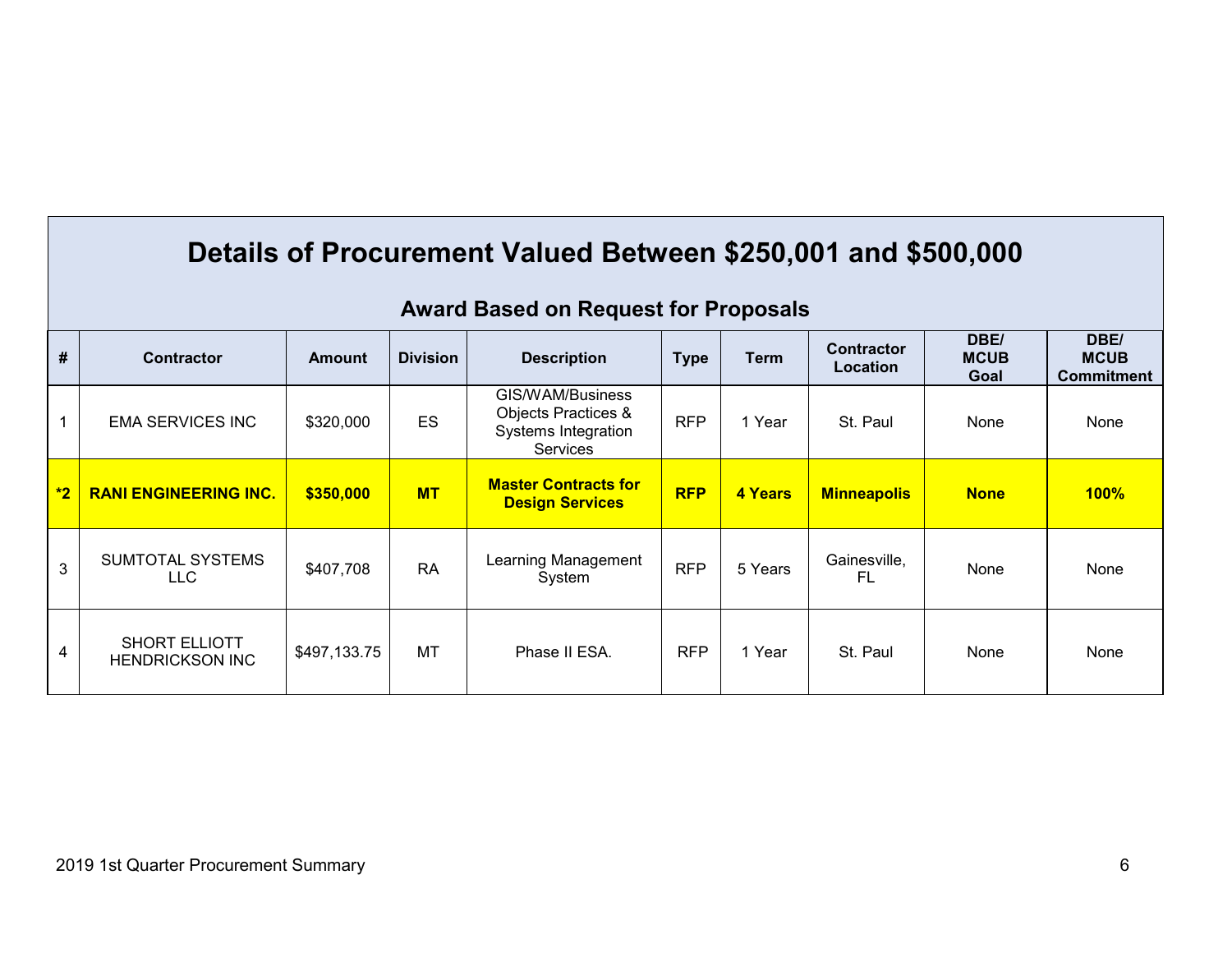# **Details of Procurement Valued Between \$100,000 and \$250,000**

#### **Award Based on Other Processes**

| #              | <b>Contractor</b>                                       | <b>Amount</b> | <b>Division</b> | <b>Description</b>                                       | <b>Type</b>                     | <b>Term</b> | <b>Contractor</b><br>Location |
|----------------|---------------------------------------------------------|---------------|-----------------|----------------------------------------------------------|---------------------------------|-------------|-------------------------------|
| $\mathbf{1}$   | <b>TRUCK UTILITIES &amp;</b><br><b>MANUFACTURING CO</b> | \$110,155     | <b>MT</b>       | 2019 Ford F-350 Crew Cab 4x4 60"CA                       | <b>State Contract</b><br>1 Year |             | St. Paul                      |
| $\overline{2}$ | <b>RADIAS HEALTH</b>                                    | \$150,000     | <b>MT</b>       | <b>HAT Team members</b><br>Sole source                   |                                 | 1 Year      | Fridley                       |
| $\mathbf{3}$   | <b>PARKSON CORP</b>                                     | \$151,108     | ES              | Recondition of Bar Screen #1                             | Sole Source                     | 1 Year      | Fort Lauderdale, FL           |
| $\overline{4}$ | <b>SAP PUBLIC SERVICES</b>                              | \$187,215.08  | <b>RA</b>       | Support renewal for SAP Business Objects                 | Sole Source                     | 1 Year      | Washington, DC                |
| 5              | <b>STATE OF MN/AUDITOR</b>                              | \$225,000     | <b>RA</b>       | State Audit 2019                                         | Non-<br>Competitive             | 1 Year      | St. Paul                      |
| $6\phantom{1}$ | <b>GS SYSTEMS INC DBA</b><br><b>WONDERWARE</b>          | \$232,938     | <b>RA</b>       | <b>SCADA - Wonderware Subscription Access</b><br>Renewal | Sole Source                     | 1 Year      | Brookfield, WI                |
| $\overline{7}$ | <b>RANGER CHEVROLET</b>                                 | \$163,023.28  | <b>MT</b>       | 2019 Chevy Tahoe w/ police package                       | <b>State Contract</b>           | 1 Year      | Hibbing                       |
| 8              | <b>TRANSTECH OF SOUTH</b><br><b>CAROLINA INC</b>        | \$247,500     | <b>TR</b>       | Pantograph Ice Cutter Transtech Type 2<br>**LRV**        | Sole Source                     | 1 Year      | South Carolina                |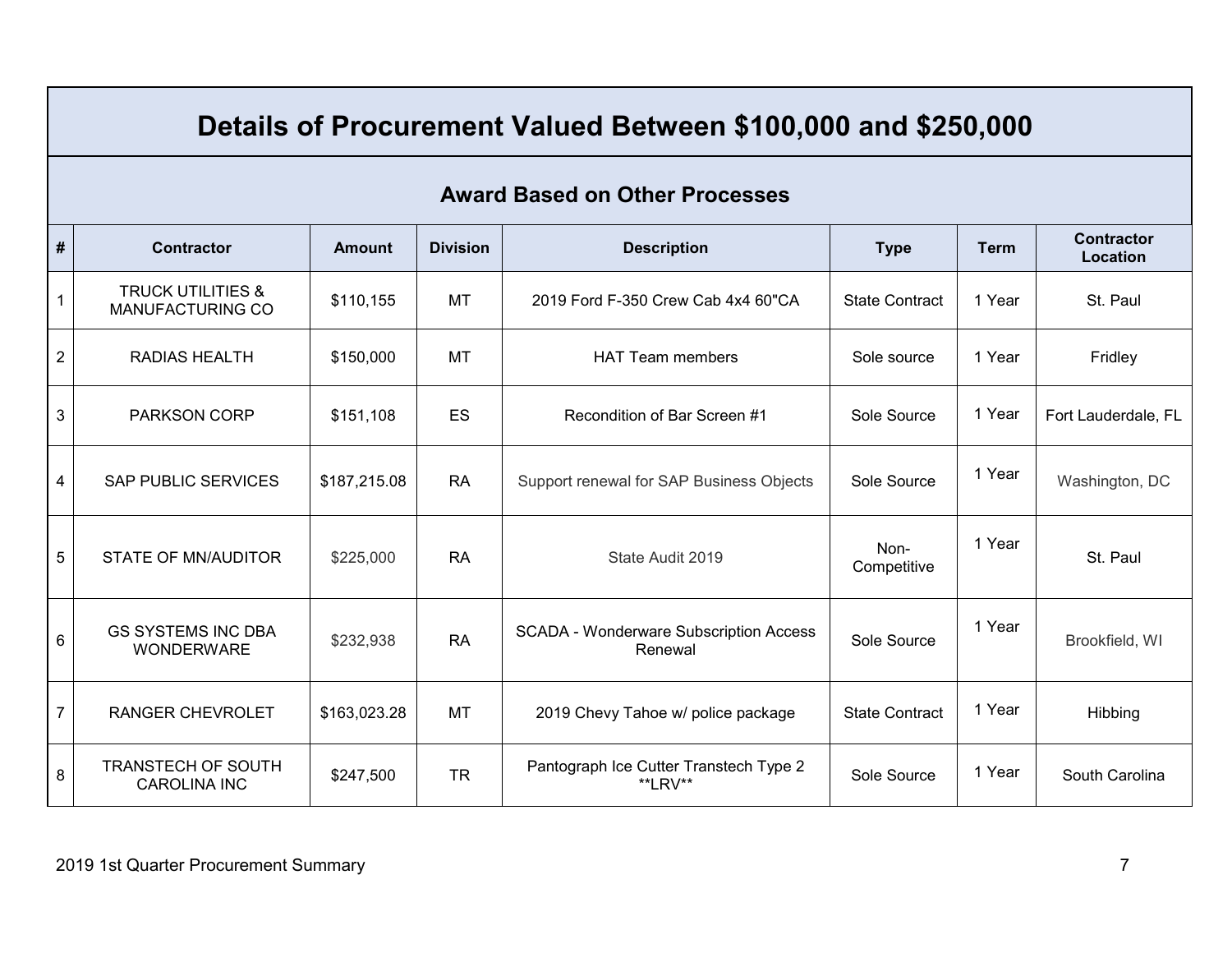# **Details of Procurement Valued Between \$250,001 and \$500,000**

#### **Award Based on Other Processes**

| #              | <b>Contractor</b>                          | <b>Amount</b> | <b>Division</b> | <b>Description</b>                                              | <b>Type</b>           | <b>Term</b>        | <b>Contractor</b><br>Location |
|----------------|--------------------------------------------|---------------|-----------------|-----------------------------------------------------------------|-----------------------|--------------------|-------------------------------|
|                | <b>INSIGHT PUBLIC SECTOR</b><br><b>INC</b> | \$261,319.60  | <b>MT</b>       | MTPD networking and wireless access<br>points                   | <b>State Contract</b> | 1 Year             | Bloomington, IL               |
| $\overline{2}$ | <b>ECOLANE SOFTWARE</b>                    | \$266,349     | <b>MTS</b>      | Hennepin County Transit Link Services -<br>Scheduling           | Sole source           | 1 Year 6<br>Months | Lisle, IL                     |
| $\mathbf{3}$   | <b>CARBPURE</b><br><b>TECHNOLOGIES LLC</b> | \$273,360     | <b>ES</b>       | Powdered Activated Carbon for Metro Plant                       | Quotes                | 3 Years            | Littleton, CO                 |
| 4              | <b>ST PAUL TMO</b>                         | \$290,466     | <b>MT</b>       | CMAQ Funded Support for City of St. Paul<br><b>TDM Programs</b> | Grant                 | 1 Year             | St. Paul                      |
| 5              | I-494 CORRIDOR<br><b>COMMISSION</b>        | \$303,468     | <b>MT</b>       | Outreach & Engagements- Bloomington,<br>Eden Prairie, Edina     | Grant                 | 1 Year             | Richfield                     |
| 6              | DOWNTOWN MINNEAPOLIS<br>TMO DBA MOVE MPLS  | \$330,898     | <b>MT</b>       | CMAQ Funded Support for City of<br>Minneapolis TDM Programs     | Grant                 | 1 Year             | Minneapolis                   |
| 7              | <b>INSIGHT PUBLIC SECTOR</b><br><b>INC</b> | \$372,894.85  | <b>RA</b>       | Network refresh for Regional Administration                     | <b>State Contract</b> | AE1 Year           | Bloomington, IL               |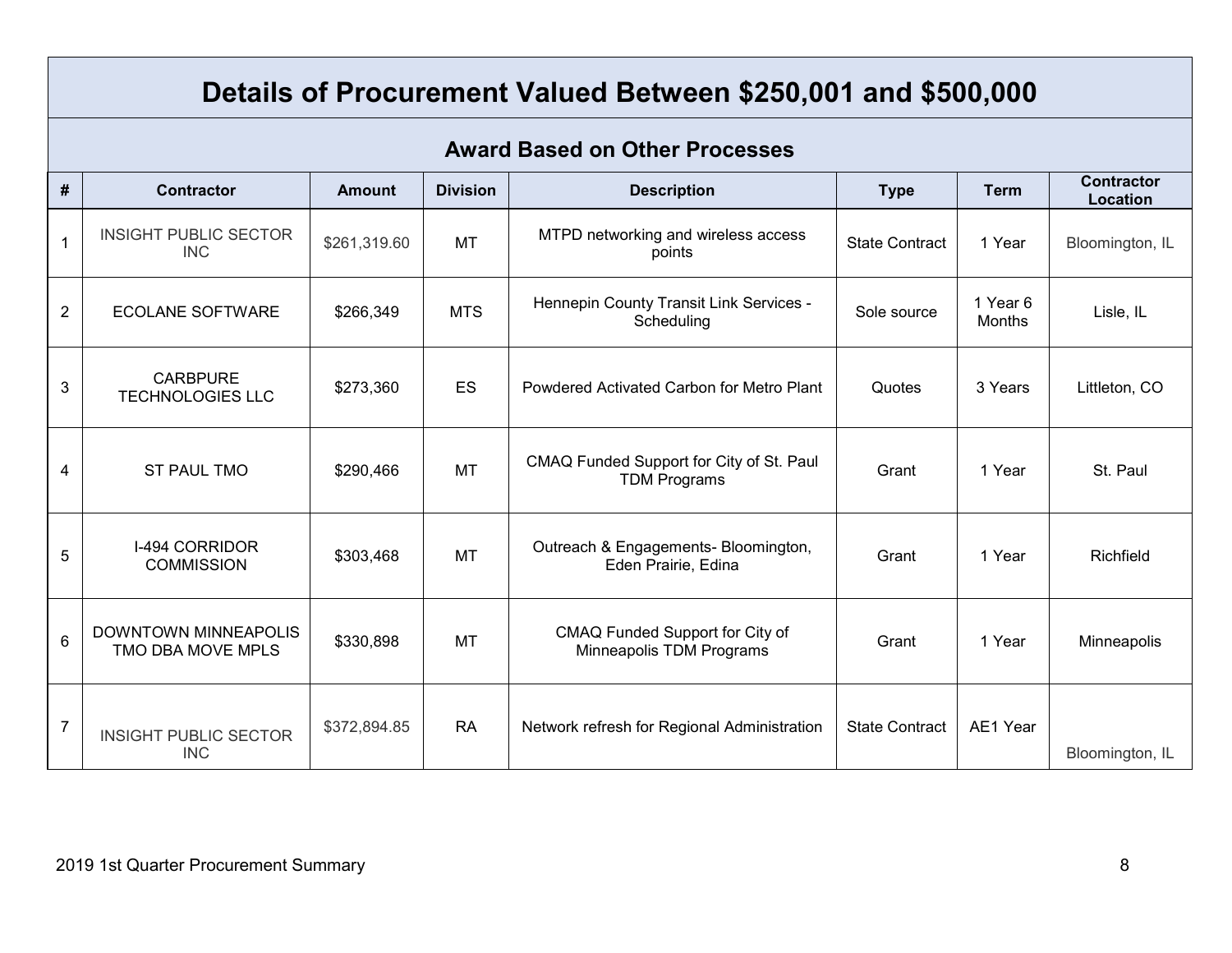| Details of Procurement Valued Between \$250,001 and \$500,000 |  |
|---------------------------------------------------------------|--|
|---------------------------------------------------------------|--|

| #  | <b>Contractor</b>                   | Amount       | <b>Division</b> | <b>Description</b>                                                 | <b>Type</b>          | <b>Term</b> | <b>Contractor</b><br>Location |
|----|-------------------------------------|--------------|-----------------|--------------------------------------------------------------------|----------------------|-------------|-------------------------------|
| 8  | TIERNEY BROTHERS INC                | \$394,813.21 | <b>MT</b>       | Audio Visual equipment for Transit Police<br>Department            | <b>State Contact</b> | 1 Year      | Minneapolis                   |
| 9  | <b>MACQUEEN EQUIPMENT</b><br>INC.   | \$488,745    | ES              | Vactor 2100i 2-Stage Fan on Kenworth<br><b>Chassis Procurement</b> | <b>State Contact</b> | 1 Year      | St. Paul                      |
| 10 | EVOQUA WATER<br><b>TECHNOLOGIES</b> | \$499,999.53 | ES              | Nitrate Salts and Odor Control and Corrosion<br><b>Services</b>    | Sole Source          | 1 Year      | Sarasota, FL                  |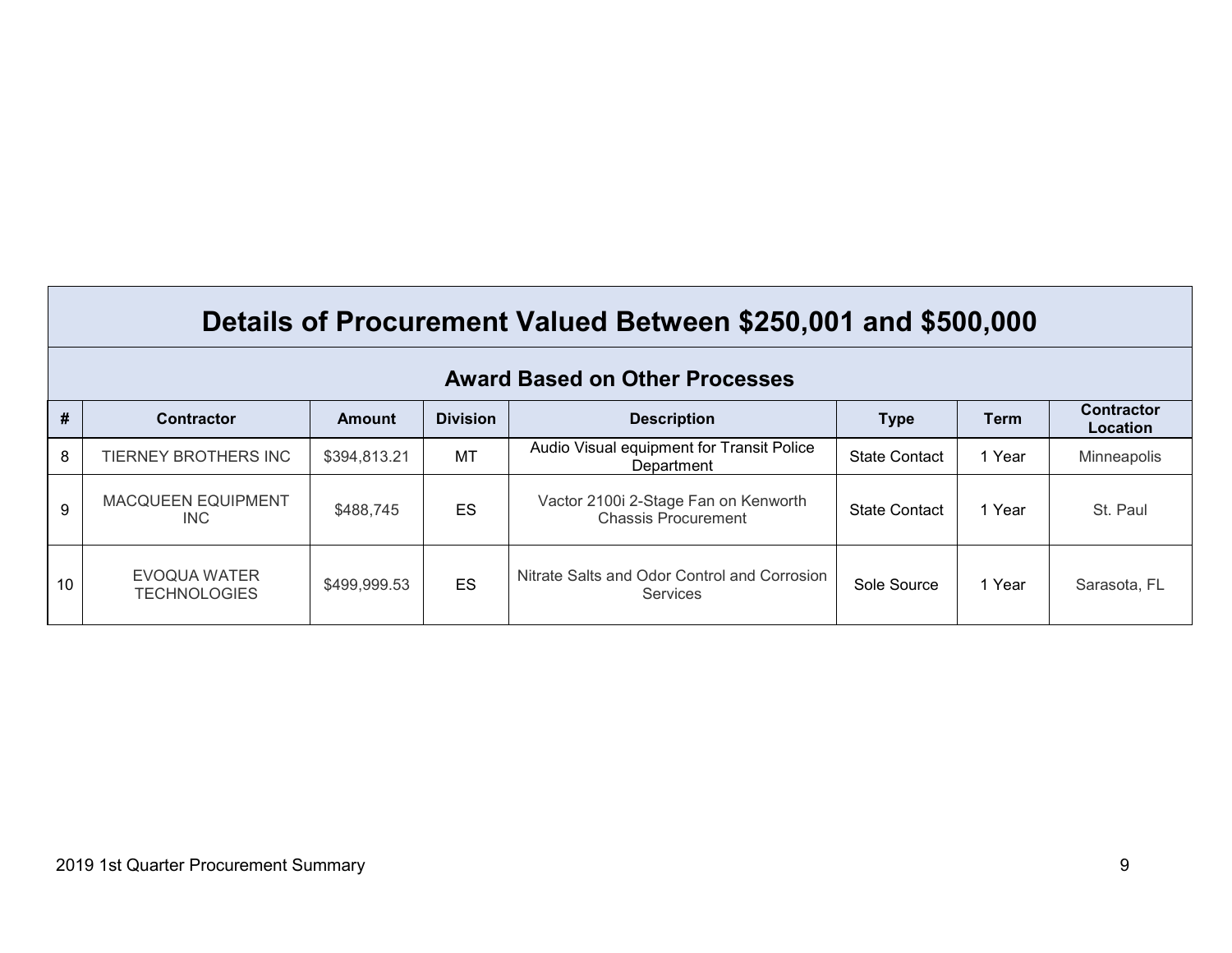|                | Details of Procurement Valued Over \$500,000                     |               |           |                                                                   |                          |             |                               |                          |                                                |                         |                                          |  |  |  |
|----------------|------------------------------------------------------------------|---------------|-----------|-------------------------------------------------------------------|--------------------------|-------------|-------------------------------|--------------------------|------------------------------------------------|-------------------------|------------------------------------------|--|--|--|
|                | <b>Award Based on All Processes</b>                              |               |           |                                                                   |                          |             |                               |                          |                                                |                         |                                          |  |  |  |
| #              | <b>Contractor</b>                                                | <b>Amount</b> | Div       | <b>Description</b>                                                | <b>Type</b>              | <b>Term</b> | <b>Contractor</b><br>Location | <b>Business</b><br>Item# | <b>Council</b><br><b>Action</b><br><b>Date</b> | <b>MCUB/DBE</b><br>Goal | <b>MCUB/DBE</b><br><b>Commitme</b><br>nt |  |  |  |
| $\mathbf{1}$   | <b>CDW LLC</b>                                                   | \$561,529     | <b>RA</b> | Checkpoint Renewal Year 1                                         | <b>State</b><br>Contract | 1 Year      | Vernon Hills,<br>IL           | 2018-253                 | 11/14/20<br>18                                 | N/A                     | N/A                                      |  |  |  |
| $\overline{2}$ | <b>TRAPEZE</b><br><b>SOFTWAR</b><br><b>E GROUP</b><br><b>INC</b> | \$622,311     | <b>RA</b> | <b>Renewal for Trapeze PASS</b><br>and Ranger                     | Sole<br>Source           | 1 Year      | Cedar<br>Rapids, IA           | 2018-253                 | 11/14/20<br>18                                 | N/A                     | N/A                                      |  |  |  |
| 3              | <b>SIEMENS</b><br><b>MOBILITY</b>                                | \$697,672     | MT        | Manufacturer or Supplier of<br><b>LRV Train Tires</b>             | <b>IFB</b>               | 1 Year      | McClellan,<br><b>CA</b>       | 2019-7                   | 1/23/201<br>9                                  | N/A                     | N/A                                      |  |  |  |
| 4              | <b>CDW LLC</b>                                                   | \$885,152     | <b>RA</b> | <b>Checkpoint Renewal Year 2</b><br>& 3                           | <b>State</b><br>Contract | 1 Year      | Vernon Hills,<br>IL           | 2018-253                 | 11/14/201<br>8                                 | N/A                     | N/A                                      |  |  |  |
| 5              | <b>HENRICKS</b><br><b>EN PSG</b>                                 | \$888,455.22  | <b>MT</b> | <b>MTPD Furniture- State</b><br><b>Contract Hendricksen</b>       | Sole<br>Source           | 1 Year      | Minneapolis                   | 2019-<br>36SW            | 2/13/2019                                      | N/A                     | N/A                                      |  |  |  |
| 6              | <b>SIEMENS</b><br><b>MOBILITY</b>                                | \$1,000,000   | <b>MT</b> | Replace Light Rail Vehicle<br>Monitoring and Diagnostic<br>System | <b>RFP</b>               | 3<br>Years  | McClellan,<br>CA              | 2018-298                 | 11/14/20<br>18                                 | N/A                     | N/A                                      |  |  |  |
|                |                                                                  |               |           | Construction of access<br>structures and cleaning of<br>debris    |                          |             |                               |                          |                                                | 2.0%                    | 2.95%                                    |  |  |  |
| $\overline{7}$ | PCI<br><b>ROADS</b>                                              | \$1,022,050   | ES        |                                                                   | <b>IFB</b>               | 1 Year      | St. Michael                   | N/A                      | N/A                                            |                         |                                          |  |  |  |